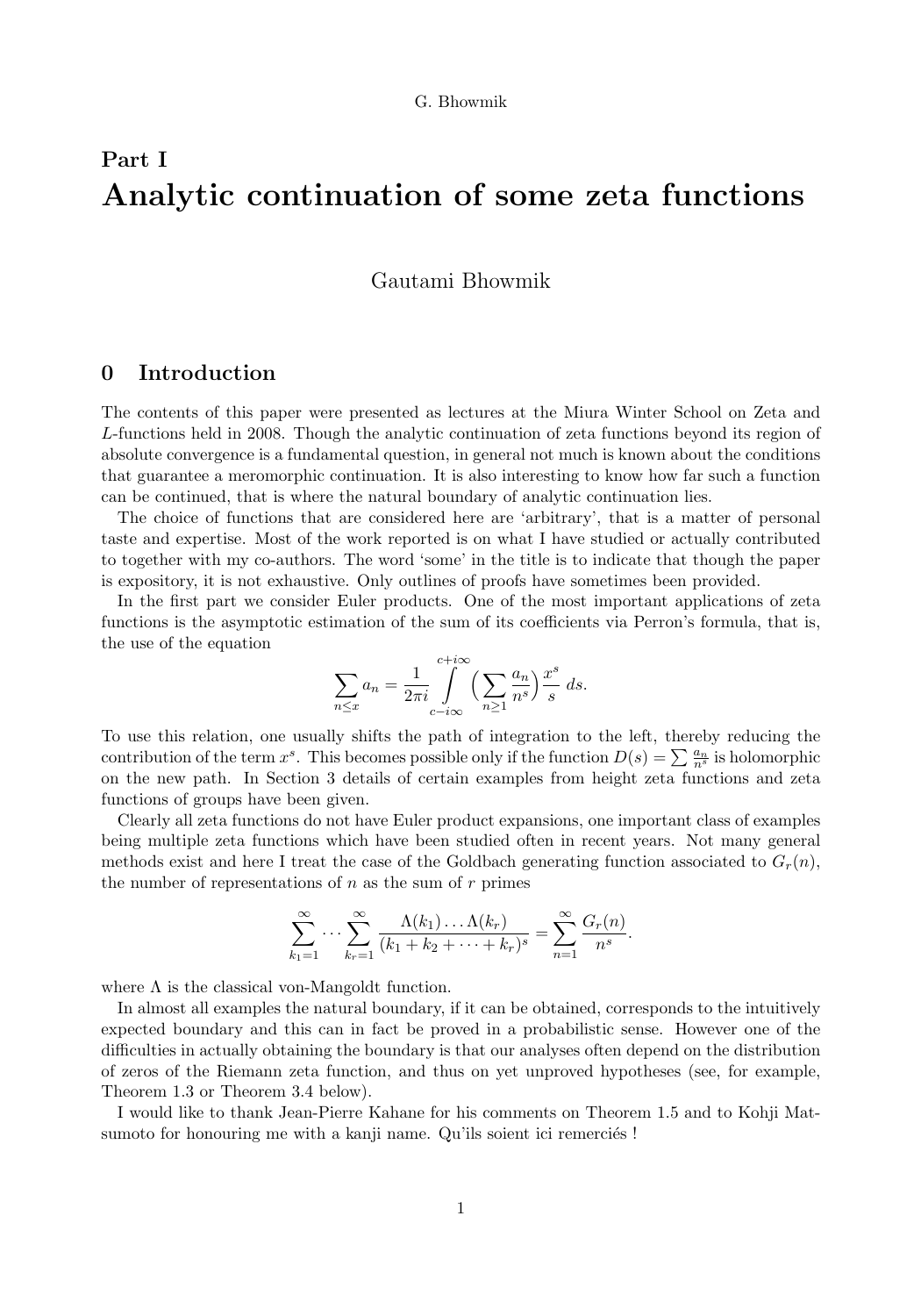# 1 Euler products

Many Dirichlet-series occurring in practice satisfy an Euler product and if this product is simple we often get some information on the domain of convergence of the Dirichlet series. Among such cases is the product over all primes p of a polynomial in  $p^{-s}$ . One of the oldest ideas is due to Estermann [20] who obtained a precise criterion for the continuation to the whole complex plane of the Euler product of an integer polynomial in  $p^{-s}$ . He proved the existence of the following dichotomy :

## Theorem 1.1. Let

$$
h(X) = 1 + a_1 X + \dots + a_d X^d = \prod_{j=1}^d (1 - \alpha_j X) \in \mathbb{Z}[X]
$$

then  $Z(h; s) = \prod_p h(p^{-s})$  is absolutely convergent for  $\Re(s) > 1$  and can be meromorphically continued to the half plane  $\Re(s) > 0$ . If  $h(X)$  is a product of cyclotomic polynomials, i.e. if  $|\alpha_j| = 1$ for every j, then and only then can  $Z(h; s)$  be continued to the whole complex plane. In all other cases the imaginary axis is the natural boundary.

The strategy of his proof was to show that every point on the line  $\Re s = 0$  is an accumulation point of poles or zeros of Z. Estermann's method was subsequently generalised by many authors.

Dahlquist  $[14]$ , for example, extended the above case to h being any analytic function with isolated singularities within the unit circle. He used the concept of vertex numbers and showed that except for the case where  $h(p^{-s})$  has a finite number of factors of the form  $(1 - p^{-\nu s})^{-\beta \nu}$ , there is a natural boundary of the zeta function at  $\Re s = 0$ .

Later, Kurokawa [26] continued on the idea of Estermann to cases where  $h$  depends on the traces of representations of a topological group and solved Linnik's problem for the analytic continuation of scalar products of the Hecke-L series  $L(s; \chi_i)$  where  $\chi_i$  are Grösssencharakters (not necessarily of finite order) of finite extensions of an algebraic number field. His result can be stated more precisely as :

Let  $F/\mathbb{Q}$  be a finite extension and  $K_i/F$  be r finite extensions of degree  $n_i$  each. The scalar product  $L(s; \chi_1, \ldots, \chi_r)$  has the imaginary axis as the natural boundary except when

$$
(n_1,...,n_r) = (1,......,1,\star)
$$
 or  
=  $(1,...,1,2,2),$ 

in which case  $L(s; \chi_1, \ldots, \chi_r)$  can be continued to the whole of C (ibid. Part II, Theorem 4).

There is of course, no reason to believe that the natural boundary would always be a line. In an example involving the Euler-phi function [32]

$$
Z(s) = \sum_{n=1}^{\infty} \frac{1}{\phi(n)^s} = \prod_p \left(1 + (p-1)^{-s}(1-p^{-s})^{-1}\right),
$$

the boundary of continuation is an open, simply connected, dense set of the half-plane  $\Re s > -1$ .

The question of analytic continuation of Euler products in several variables occur naturally in very many contexts. To cite just one example, in the study of strings over  $p$ -adic fields [10], products of 5-point amplitudes for the open strings are considered, where the amplitudes are defined as p−adic integrals

$$
A_5^p(k_i) = \int_{\mathbb{Q}_p^2} |x|^{k_1 k_2} |y|^{k_1 k_3} |1-x|^{k_2 k_4} |1-y|^{k_3 k_4} |x-y|^{k_2 k_3} dx dy.
$$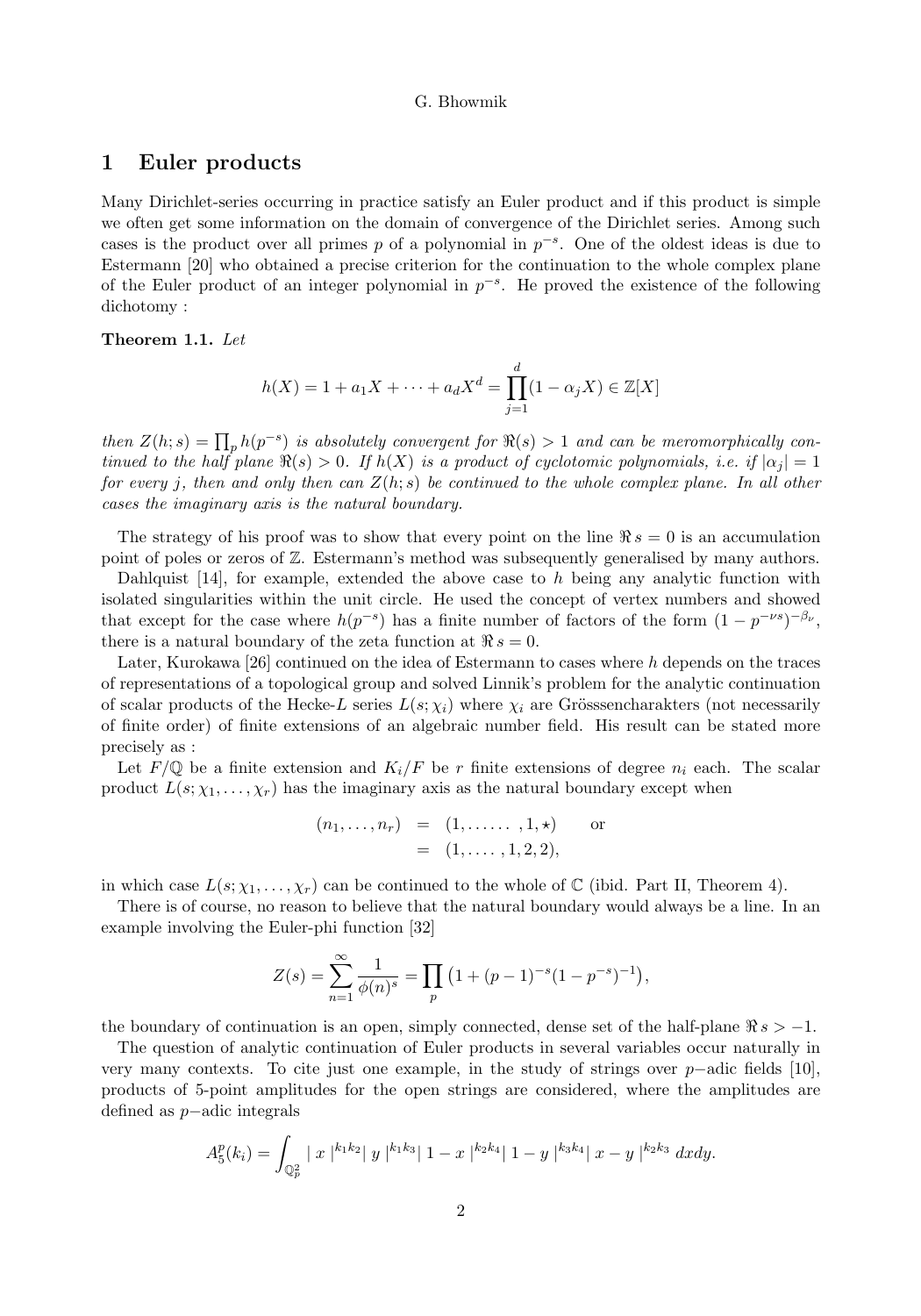The product  $\prod_p A_5^p$  can be analytically continued to the whole of  $\mathbb C$ , which gives interesting relations of such amplitudes with real ones.

We would thus like a multivariable Estermann type of theorem. For this we need some notation [4]. Let us consider *n*-variable integer polynomials  $h_k$  and let

$$
h(X_1, \ldots, X_n, X_{n+1}) = 1 + \sum_{k=0}^d h_k(X_1, \ldots, X_n) X_{n+1}^k.
$$

The exponents of the monomial occurring in this expression determine a polyhedron in  $\mathbb{R}^n$  and enable us to give a description of the domain of convergence for the Euler product in  $n$  complex variables  $Z(h; s_1, \ldots, s_n) = \prod_p \text{prime} h(p^{-s_1}, \ldots, p^{-s_n}).$  Thus we define, for  $\delta \in \mathbb{R}$ ,

$$
V(h; \delta) := \bigcap_{k=0}^d \{s \in \mathbb{C}^n \mid \ \Re(\langle \alpha, s \rangle) > k + \delta \quad \forall \ \alpha \in Ext(h_k)\}\
$$

where  $Ext(h_k)$  is the set of those points which do not belong to the interior of any closed segment of the Newton polyhedron of  $h_k$ . We show that the geometry of the natural boundary is that of a tube over a convex set with piecewise linear boundary and give a criterion for its existence which is analogous to Theorem 1.1.

A polynomial  $h$  in several variables is called cyclotomic, if there exists a finite set of non-negative integers  $m_{i,j}$  and a finite set of integers  $(\gamma_j)_{j=1,\dots,q}$  such that:

$$
h(X) = \prod_{j=1}^{q} (1 - X_1^{m_{1,j}} \dots X_n^{m_{n,j}})^{\gamma_j}.
$$

In [4] we prove that either h is cyclotomic, or it determines a natural boundary of meromorphy, i.e.

#### Theorem 1.2. The Euler product

$$
Z(h; s) = Z(h; s_1, \dots, s_n) = \prod_p h(p^{-s_1}, \dots, p^{-s_n})
$$

converges absolutely in the domain  $V(h; 1)$  and can be meromorphically continued to the domain  $V(h; 0)$ .

Moreover,  $Z(h; s)$  can be continued to the whole complex space  $\mathbb{C}^n$  if and only if h is cyclotomic. In all other cases  $V(h; 0)$  is a natural boundary.

Using Newton polyhedra we can write the above as a product of Riemann zeta functions and a holomorphic function in  $V(h; 1/r)$ , for every natural number r, i.e.

$$
Z(h;s) = \left(\prod_{1 \le |m| \le N_r} \zeta(\langle m, s \rangle)^{\gamma(m)}\right) G_{1/r}(s)
$$

where m is a n-tuple of positive integers,  $\{N_r\}$  an increasing sequence of positive integers and  $G(s)$  an absolutely convergent Euler product. We then treat separately the cases where the set  ${m : \gamma(m) \neq 0}$  is finite or infinite to show that a meromorphic continuation to  $V(h; \delta)$  is not possible for any  $\delta < 0$ .

A result similar to the above theorem can also be obtained for Euler products of analytic functions on the unit poly-disc  $P(1)$  in  $\mathbb{C}^n$  rather than polynomials (op.cit. Theorem 4). However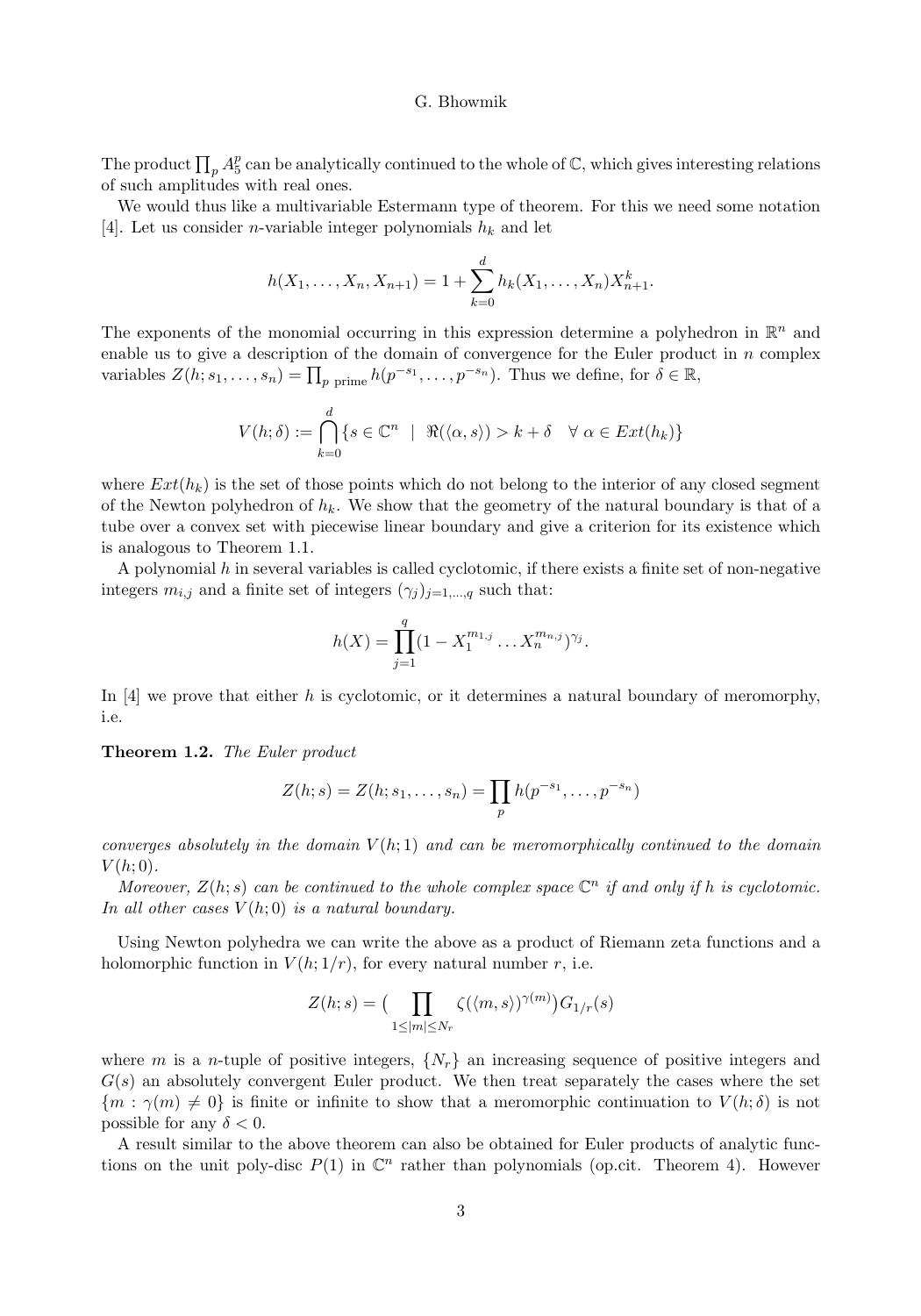Theorem 1.2 is in general not enough to treat Euler products of the form  $\prod_p h(p, p^{-s})$  which occur, for example, in zeta functions of groups and height zeta functions. In certain cases authors have been able to find natural boundaries of such Euler products while even for an apparently simple case like  $f(s) = \prod_p \left(1 + p^{-s} + p^{1-2s}\right)$  [15] we might be unable to provide a complete answer (see the next section).

In fact it does not suffice to prove that each point is a limit point of poles or zeros of the single factors, since poles and zeros could cancel. In certain situations it is possible to find conditions which ensure that too much cancellation among potential singularities is impossible and thereby get information on series like the one just cited. For instance, in [6] we obtain :

**Theorem 1.3.** Assume the Riemann  $\zeta$ -function has infinitely many zeros off the line  $\frac{1}{2} + it$ . Suppose that f is a function of the form  $f(s) = \prod_{\nu \geq 1} \zeta(\nu(s - \frac{1}{2}) + \frac{1}{2})^{n_{\nu}}$  where the exponents  $n_\nu$  are rational integers and the series  $\sum \frac{n_\nu}{2^{e\nu}}$  converges absolutely for every  $\epsilon > 0$ . Then f is holomorphic in the half plane  $\Re s > 1$  and has meromorphic continuation in the half plane  $\Re s > \frac{1}{2}$ . Denote by P the set of prime numbers p, such that  $n_p > 0$ , and suppose that for all  $\epsilon > 0$  we have  $\mathcal{P}((1+\epsilon)x) - \mathcal{P}(x) \gg x^{\frac{\sqrt{5}-1}{2}} \log^2 x$ . Then the line  $\Im s = \frac{1}{2}$  is the natural boundary of f; more precisely, every point of this line is accumulation point of zeros of  $f$ .

To get this result we need some combinatorial geometry on the lines of Dahlquist [14]. The following is a sketch of the argument to get the above natural boundary. By assumption of the falsity of the Riemann hypothesis, for every  $\epsilon > 0$  and every t there is a zero  $\rho = \sigma + iT$  of  $\zeta$ , such that  $\mathcal{P}(T/t) - \mathcal{P}(T/((1+\epsilon)t)) \gg (T/t)^{\theta} \log^2(T/t)$ , where  $\theta = \frac{\sqrt{5}-1}{2}$ . Instead of showing that this particular  $\rho$  cannot be cancelled out by poles or zeros of other factors,, we show that not all zeros can be cancelled out. If  $\frac{\rho-1/2}{p}+\frac{1}{2}$  is not a zero of f for any  $p \in \mathcal{P}$  and any  $\frac{T}{p} \in [t,(1+\epsilon)t]$ , using combinatorial arguments we reach the contradictory conclusion that  $\theta < \frac{\sqrt{5}-1}{2}$ . So in every square of the form  $\{s : \Re s \in [\frac{1}{2}, \frac{1}{2} + \epsilon], \Im s \in [t, t + \epsilon] \}$ , there is a zero of f.

Concerning general Euler products of polynomials in p and  $p^{-s}$ , there exists a conjecture [16].

Conjecture 1.4. Let  $W(x,y) = \sum_{n,m} a_{n,m} x^n y^m$  be an integral polynomial with  $W(x,0) = 1$ . Then  $D(s) = \prod_p W(p, p^{-s})$  is meromorphically continuable to the whole complex plane if and if only if it is a finite product of Riemann  $\zeta$ -functions. Moreover, in the latter case if  $\beta = \max\{\frac{n}{m} :$  $a_{n,m} \neq 0$ , then  $\Re s = \beta$  is the natural boundary of D.

Though all known examples confirm this it is still far from being resolved. In fact we believe that any refinement of Estermann's method is not enough to prove this conjecture [8].

We define an obstructing point z to be a complex number with  $\Re z = \beta$ , such that there exists a sequence of complex numbers  $z_i$ ,  $\Re z_i > \beta$ ,  $z_i \rightarrow z$ , such that D has a pole or a zero in  $z_i$  for all i. Obviously, each obstructing point is an essential singularity for  $D$ , the converse not being true in general.

Since D may not be convergent on the half-plane  $\Re s > \beta$ , to continue it meromorphically it is written as a product of Riemann  $\zeta$ -functions and a function  $R(s)$  holomorphic, zero-free, and bounded on every half-plane  $\Re s > \beta + \epsilon$ . Thus there exist integers  $c_{n,m}$  such that

$$
D(s) = \prod_{n,m} \zeta(ns+m)^{c_{n,m}} \times R(s).
$$

When approximating  $D(s)$  by a product of Riemann  $\zeta$ -functions, the main contribution comes from monomials  $a_{n,m}x^n y^m$  with  $\frac{n}{m} = \beta$ . We collect these monomials together in  $\tilde{W}$  that is, we have

$$
W(x,y) = \tilde{W}(x,y) + \sum\nolimits_{n,m}^{\infty} a_{n,m} x^n y^m,
$$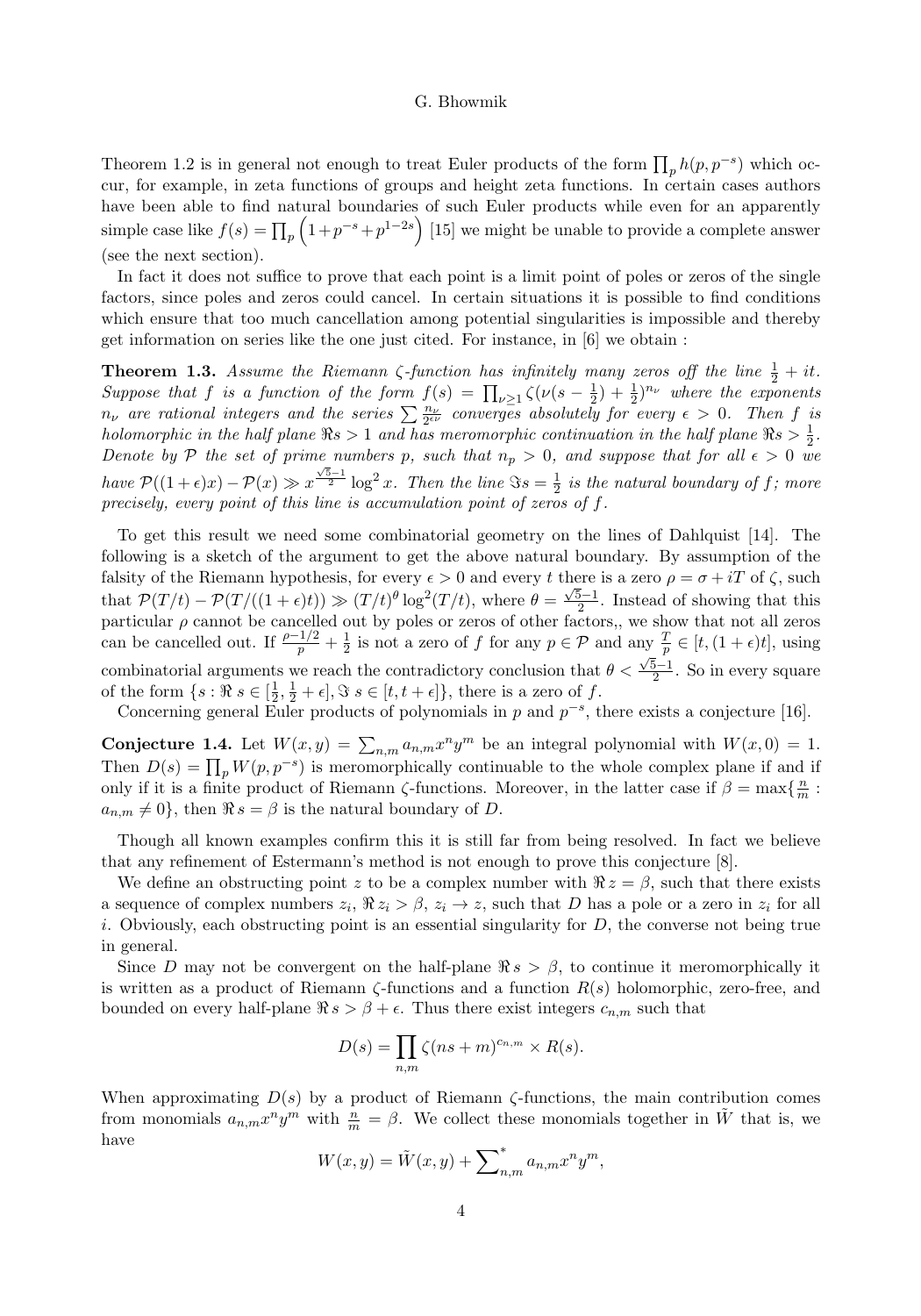where  $\sum^*$  means summation over all pairs  $n,m$  with  $\frac{n}{m} < \beta$  (in [17] the terminology 'ghost polynomial' is used).

We can classify such polynomials into exclusive, non-empty cases as follows :

- 1.  $W = \tilde{W}$  and W is cyclotomic; in this case, D is a finite product of Riemann  $\zeta$ -functions;
- 2. W is not cyclotomic; in this case, every point of the line  $\Re s = \beta$  is an obstruction point;
- 3.  $W \neq \tilde{W}$ ,  $\tilde{W}$  is cyclotomic, and there are infinitely many pairs  $n, m$  with  $a_{n,m} \neq 0$  and  $\frac{n}{m} < \beta < \frac{n+1}{m}$ ; in this case,  $\beta$  is an obstruction point;
- 4.  $W \neq \tilde{W}$ ,  $\tilde{W}$  is cyclotomic, there are only finitely many pairs  $n, m$  with  $a_{n,m} \neq 0$  and  $\frac{n}{m} < \beta < \frac{n+1}{m}$ , but there are infinitely many primes p such that the equation  $W(p, p^{-s}) = 0$ has a solution  $s_0$  with  $\Re s_0 > \beta$ ; in this case every point of the line  $\Re s = \beta$  is an obstruction point;
- 5. None of the above; in this case, no point on the line  $\Re s = \beta$  is an obstruction point.

In the third case we need an understanding of the zeros of the Riemann-zeta function to have information about the meromorphic continuation and as we will see in the next section that this may only give conditional answers. However in the last case we might be able to say nothing about the analytic continuation as we will see in the example of  $D(s) = \prod_p (1 - p^{2-s} + p^{-s}).$ 

We would need some really new ideas to understand Euler products of polynomials in  $p$  and  $p^{-s}$ .

#### 1.1 A random series

From a probabilistic point of view, it is usual to study random Dirichlet series and show that almost surely they have natural boundaries. Such generic conditions comfort us in the belief that for a Dirichlet series there should be meromorphic continuation up to an expected domain.

Often in the definition of a random series the coefficients are random (for example in Kahane  $[25]$  or Quéffelec  $[29]$ ). In the following  $[6]$  we use random variables in the exponent to resemble the Euler products  $W(p, p^{-s})$  discussed before.

We call a function regular in a domain if it is meromorphic up to a discrete set of branch points in the domain, that is, it is holomorphic with the exception of poles and branch points. We can now state the following probabilistic result :

**Theorem 1.5.** Let  $(a_{\nu}), (b_{\nu}), (c_{\nu})$  be real sequences, such that  $a_{\nu}, b_{\nu} \to \infty$ , and set  $\sigma_h = \limsup_{\nu \to \infty} -\frac{b_{\nu}}{a_{\nu}}$ . Let  $\epsilon_{\nu}$  be a sequence of independent real random variables, such that

$$
\liminf_{\nu \to \infty} \max_{x \in \mathbb{R}} P(\epsilon_{\nu} = x) = 0,
$$

and suppose that for  $\sigma > \sigma_h$  the series

$$
\sum_{\nu=1}^{\infty} \frac{|c_{\nu} + \epsilon_{\nu}|}{2^{a_{\nu}\sigma + b_{\nu}}}
$$

converges almost surely. Then with probability 1 the function

$$
Z(s) = \prod_{\nu=1}^{\infty} \zeta(a_{\nu}s + b_{\nu})^{c_{\nu} + \epsilon_{\nu}}
$$

is regular in the half-plane  $\Re s > \sigma_h$  and has the line  $\Re s = \sigma_h$  as its natural boundary.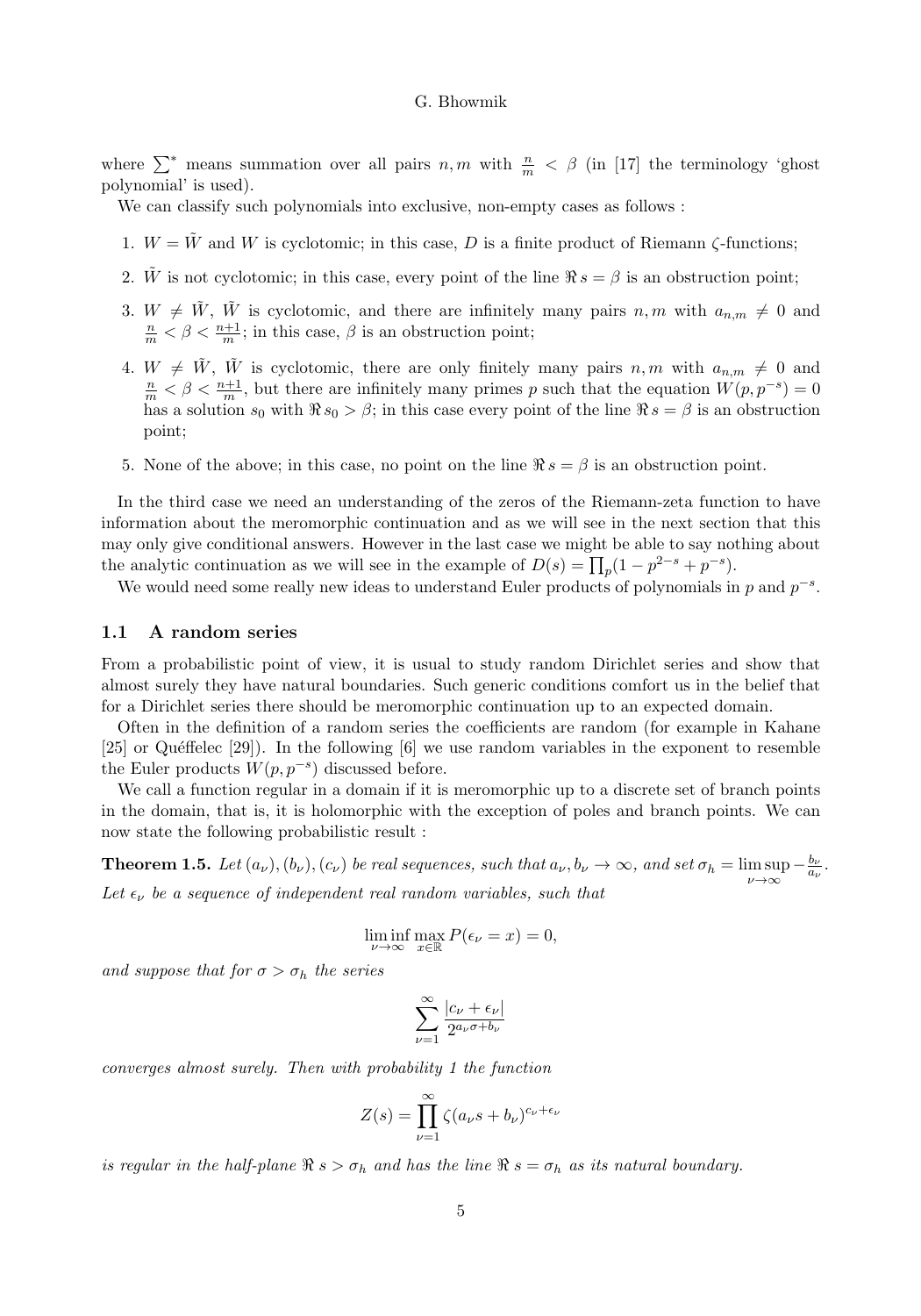To give an idea of the arguments used in the proof we let  $s_0 = \sigma_h + it$  be a point on the supposed boundary with  $t \neq 0$  rational, and consider the square S with side length  $\frac{2}{n}$  centred in  $s_0$ . For  $\epsilon > 0$  given, we show that with probability  $> 1 - \epsilon$  the function Z is either not meromorphic on S, or has a zero or a pole in S. Then for a suitably chosen index  $\mu$  we consider

$$
Z_{\mu}(s) = \prod_{\nu \neq \mu}^{\infty} \zeta(a_{\nu}s + b_{\nu})^{c_{\nu} + \epsilon_{\nu}}.
$$

such that if Z is meromorphic on S, so is  $Z_{\mu}$ . Let  $D_1$  be the divisor of the restriction of  $Z_{\mu}$  to S, and let  $D_2$  be the divisor of  $\zeta(a_\mu s + b_\mu)$  restricted to S. We show that  $D_1 + (c_\mu + \epsilon_\mu)D_2$  is nontrivial with probability  $> 1 - \epsilon$ . The number of zeros of  $\zeta(a_\mu s + b_\mu)$  in S equals  $N(T + h) - N(T)$ , where N denotes the number of zeros of  $\zeta$  with imaginary part  $\leq T$ , and T and h are certain real numbers satisfying  $T \ge 1000$  and  $h \ge 6$ . Using a classical estimate [2], we can show that  $D_2$  is non-trivial.

We note that in the initial statement of the above theorem, the term 'holomorphic' appeared instead of 'regular' (Theorem 3, ibid.). In fact, as pointed out by J-P. Kahane, the finite product of  $\zeta$ -functions dominating the behaviour of Z in a half-plane  $\Re s > \sigma_h + \epsilon$  can yield branch points at all poles and zeros of the involved ζ-functions.

## 2 Examples

## 2.1 Zeta function of a symplectic group

The local zeta function associated to the algebraic group  $\mathcal G$  is defined as

$$
Z_p(\mathcal{G},s) = \int_{\mathcal{G}_p^+} |\det(g)|_p^{-s} d\mu
$$

where  $\mathcal{G}_p^+ = \mathcal{G}(\mathbb{Q}_p) \cap M_n(\mathbb{Z}_p)$ , | . |p denotes the p-adic valuation and  $\mu$  is the normalised Haar measure on  $\mathcal{G}(\mathbb{Z}_p)$ . In [17], du Sautoy and Grunewald prove that the natural boundary of the zeta function  $Z(\mathcal{G}, s)$  of the symplectic group  $GSp_6$  given by [24]

$$
Z(s/3) = \zeta(s)\zeta(s-3)\zeta(s-5)\zeta(s-6)\prod_{p} \left(1 + p^{1-s} + p^{2-s} + p^{3-s} + p^{4-s} + p^{5-2s}\right)
$$

has a natural boundary at  $\Re s = \frac{4}{3}$ . To show that every point on the boundary is an accumulation point of zeros, we could consider the equation  $1 + (1 + V + V^2 + V^3)U + V^3U^2 = 0$  where  $V = p^{-1}$ ,  $U = p^{4-s}$ . For V small, we can neglect the powers of V and then there exists a solution for the above equation in  $U_0 = -1 + V + \mathcal{O}(p^{-2})$  for p large enough. Thus for every integer n there is a solution

$$
s = 4 - \frac{\log(1 - p^{-1} + \mathcal{O}(p^{-2}))}{\log p} + \frac{(2n - 1)\pi i}{\log p}.
$$

Now for a large prime p and a fixed point A with  $\Re s = 4$  on the boundary we can find a sequence of integers  $n_p$  such that  $\frac{(2n_p-1)\pi}{\log p} \to \Im(A)$ . Further the fact that

$$
-\frac{\log(1 - p^{-1} + \mathcal{O}(p^{-2}))}{\log p} > 0
$$

for large enough p means that  $Z(s/3)$  cannot be continued beyond its assumed boundary  $\Re s = 4$ .

Notice that this is an example of the 'lucky' situation we encountered in the fourth case of the classification of  $\prod W(p, p^{-s}).$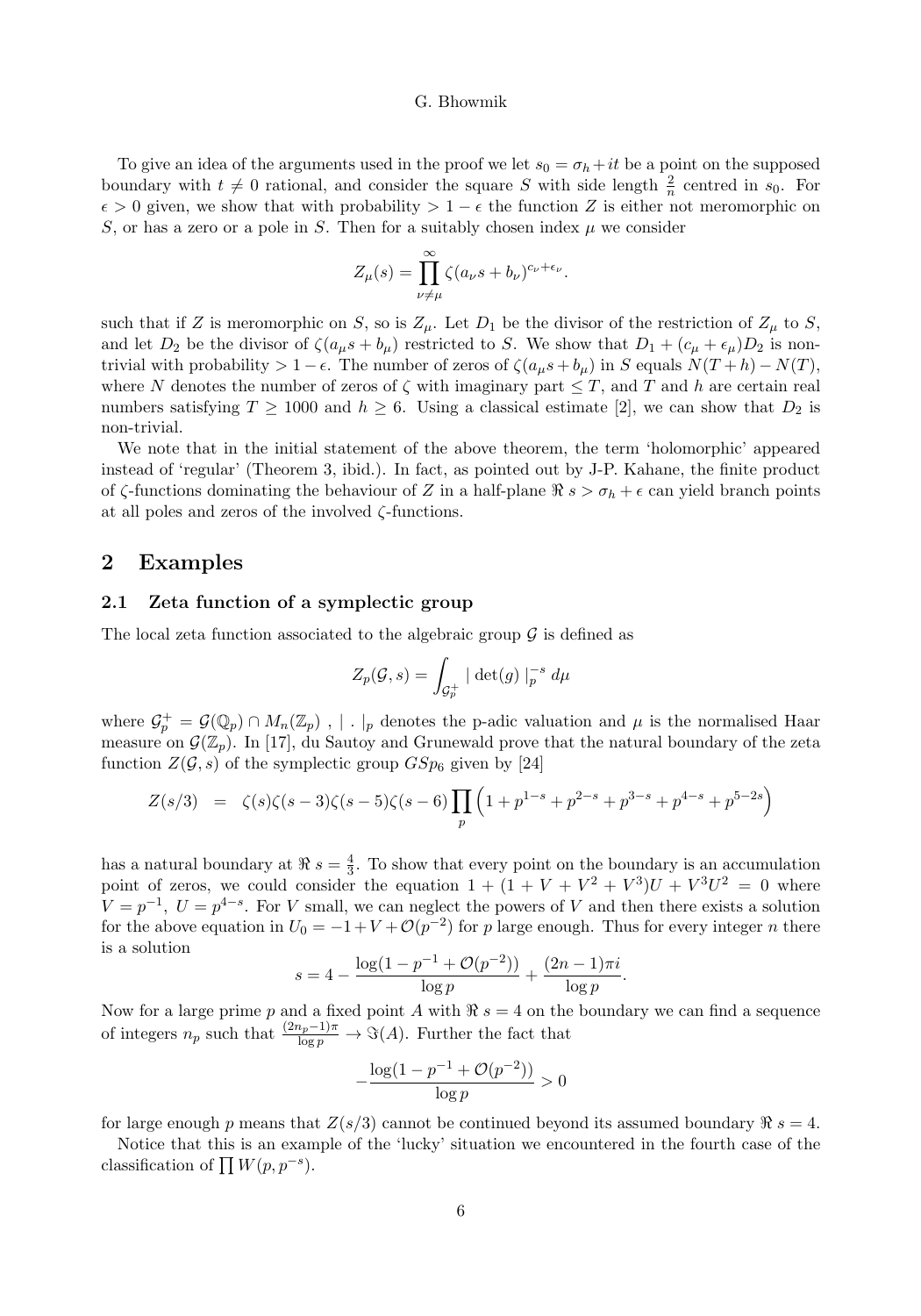## 2.2 Height zeta functions

Several people in the recent past have studied the analytic properties of height zeta functions associated to counting rational points on algebraic varieties. Of particular interest is the case of a variety with ample anti-canonical bundle (called a Fano variety)  $V$  over a number field  $k$  whose k-rational points are Zariski dense in  $V$ , for a height function  $H$  defined naturally over the anticanonical sheaf. Here an important motivation is Manin's conjecture that, for U a suitably defined open subset of  $V$ ,

$$
|\{x \in U(k) : H(x) \le t\}| \sim Ct(\log t)^{r-1}
$$

as  $t \to \infty$ . In the above, C is a non zero constant and r the rank of the Picard group of V. There is a further conjecture, due to Peyre  $[28]$ , on the constant C relating it to the Tamagawa measure.

We will concentrate on  $\mathbb{P}^n$ , the projective *n*-space over the field  $\mathbb Q$  with the classical normalised height function  $H_n : \mathbb{P}^{n-1} \to \mathbb{R}_{>0}$  defined by  $H(x) = \max_i \{|x_i|\}$ , where  $\gcd(x_1, \ldots, x_{n+1}) = 1$ . (Other definitions of the height exist but we shall not treat them here. The interested reader could see, for example, [19]).

We now give details of analytic continuation and boundaries of a few zeta functions in the above context which have Euler products in several variables.

## 2.2.1 A cubic surface

For studying the above case, it is possible to first choose the anti-canonical line bundle and assume that it be ample. This then determines a projective embedding of the desingularised model of the variety using a fan decomposition into finitely many simplical integral cones (for details see, for example, [12] or [30]). The zeta function is then defined, for  $\Re s$  large enough, as

$$
Z_U(s) = \sum_{x \in U} \frac{1}{H(x)^s}.
$$

De la Breteche and Swinnerton-Dyer [13] proved that the zeta function associated to singular cubic surfaces has a natural boundary at  $\Re s = 3/4$ . We follow the treatment of [11] to give a summary of their original proof where they study the multi-variable function

$$
Z(s_1, s_2, s_3) = \sum_{\substack{x_1x_2x_3=x_4^3 \ gcd(x_1, x_2, x_3) = 1}} \frac{1}{x_1^{s_1} x_2^{s_2} x_3^{s_3}}
$$

outside the union of three lines in the hyper-surface  $x_4 = 0$ . The Euler product of this function is given by

$$
\prod_{p} \frac{1 + \sum (1 - p^{3s_i}) p^{-(2s_j + s_k)} - p^{-(3s_1 + 3s_2 + 3s_3)}}{(1 - p^{3s_1})(1 - p^{3s_2})(1 - p^{3s_3})}
$$

where in the sum each of  $i, j, k$  take the values 1, 2, 3. The above is then written with the help of functions 'convenient' for  $\Re s > \frac{3}{4}$  and  $F(s)$  which involves the Euler product of a rational function in two variables

$$
W(x,y) = 1 + (1 - x^3y)(x^6y^{-2} + x^5y^{-1} + x^4 + x^2y^2 + xy^3 + y^4) - x^9y^3
$$

with  $x = p^{-1/4}$ ,  $y = p^{3/4-s}$  which is convergent in a certain strip. Here again the authors succeed in establishing that every point on the assumed boundary is the limit point of a subset of zeros of the function

$$
F(s) = \prod_{p} W(p^{-1/4}, p^{3/4-s}) \prod_{j \in J} (1 - p^{-(1+j(s-1)})
$$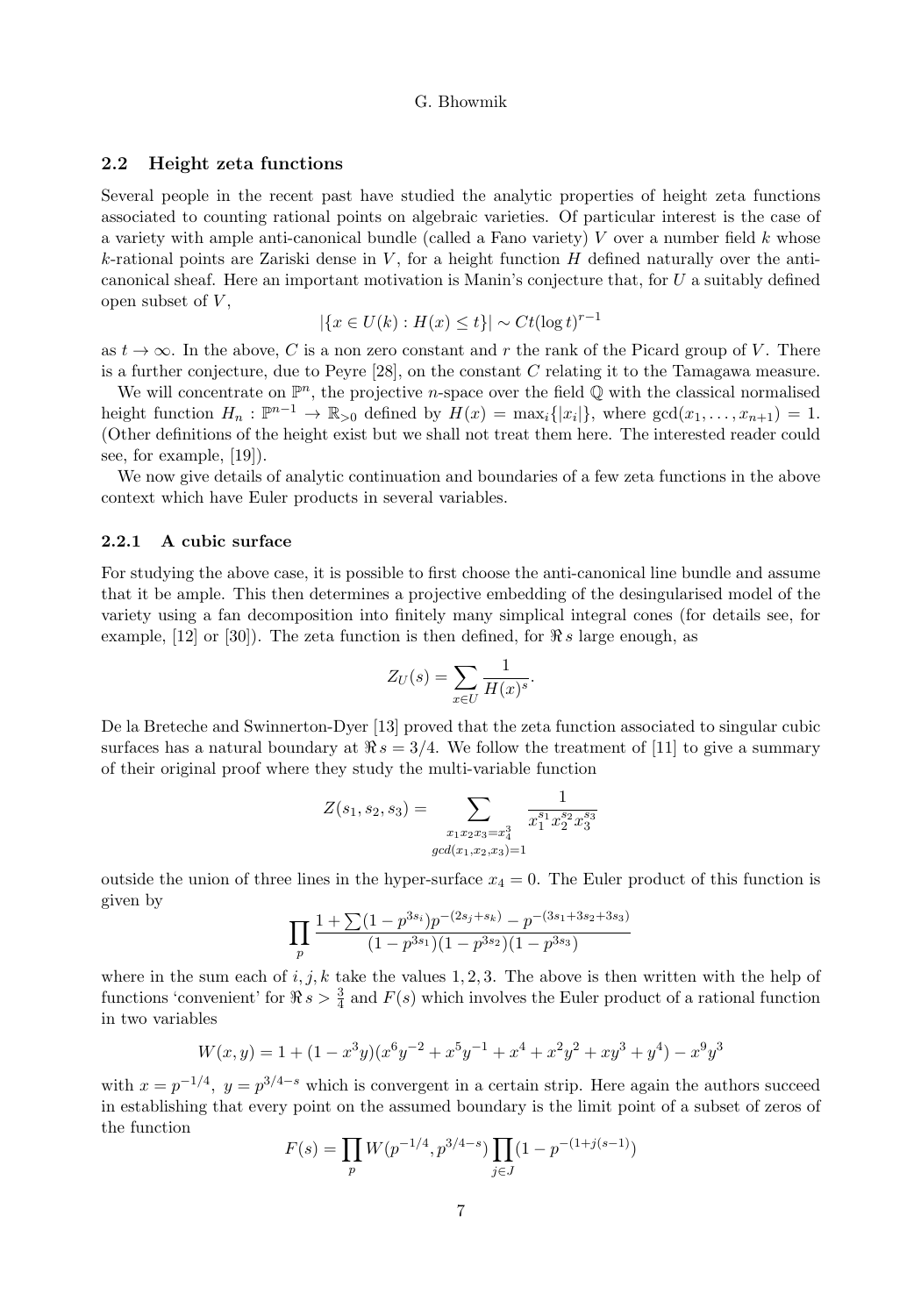with  $J = \{-2, -1, 0, 2, 3, 4\}$ . For a fixed prime p, the number of zeros with  $\Re s > \frac{3}{4}$  of W, i.e.

$$
\frac{3}{4} + \frac{1}{4\sqrt{2}p^{1/4}\log p} + \mathcal{O}\big( \frac{1}{p^{3/4}\log p} \big)
$$

is large. Now for  $\Re s > \frac{3}{4} + \frac{1}{N}$ , there exist suitably chosen finite number of integers  $b(k, k')$  such that

$$
F(s) = \prod_{\substack{k,k' \\ k-k'/4+k'/N>1}} \zeta(k+k'(s-1))^{b(k,k')} \prod_p W_N(p^{-1/4}, p^{3/4-s})
$$

where

$$
W_N(p^{-1/4}, p^{3/4-s}) = W(p^{-1/4}, p^{3/4-s}) \prod_{\substack{k,k' \\ k-k'/4+k'/N>1}} (1-p^{(k+k'(s-1))})^{b(k,k')}.
$$

The zeros of  $W_N(p^{-1/4}, p^{3/4-s})$  and  $W(p^{-1/4}, p^{3/4-s})$  are the same. Further for every real  $\tau$  one can construct a sub-sequence of its zeros which converge to  $\frac{3}{4} + i\tau$  and which are not poles of

$$
\prod_{\substack{k,k'\\k-k'/4+k'/N>1}} \zeta(k+k'(s-1))^{b(k,k')}.
$$

These zeros are again the zeros of  $F(s)$  and therefore no continuation is possible beyond the assumed boundary.

For what concerns the asymptotics, it is known that

$$
|\{x \in U : H(x) \le t\}| = tQ(\log t) + \mathcal{O}(t^{7/8 + \epsilon})
$$

where the degree of Q is 6 and the leading coefficient is  $\frac{1}{6} \prod_{p} \left( (1 - 1/p)^7 (1 + 7/p + 1/p^2) \right)$ .

## 2.2.2 An n-fold product

In [4], we consider instead an implicit projective embedding determined by a finite set of equations and do not need a fan decomposition.

Let X be a toric variety and  $A_{d,n} = A$  a  $d \times n$  integer matrix all of whose row sums are zero. The rational points of the toric variety are defined by

$$
X(A):=\{(x_1,\cdots,x_n)\in \mathbb{P}^{n-1}(\mathbb{Q}): \prod_{i:a_{j,i}\geq 0}x_i^{a_{j,i}}=\prod_{i:a_{j,i}<0}x_i^{-a_{j,i}}\ \forall j\}
$$

and the maximal torus  $U(A)$  comprises of those elements of  $X(A)$  the product of whose coordinates is non-zero. Each point in the maximal torus corresponds to a unique  $n$ -tuple of co-prime positive integers which we denote by  $(m_1, \dots, m_n)$ .

We define a multivariable zeta function, for  $\Re s_i > 1$ , comparable to the one used for toric varieties in [12] as

$$
Z_A(s) = \sum_{m_i \in \mathbb{N}} \frac{F_A(m_1, \dots, m_n)}{m_1^{s_1} \dots m_n^{s_n}},
$$

where

$$
F_A(m_1, \dots, m_n) = 1
$$
 if gcd  $(m_1, \dots, m_n) = 1$ ,  $\prod_i m_i^{a_{j,i}} = 1 \ \forall j$ ,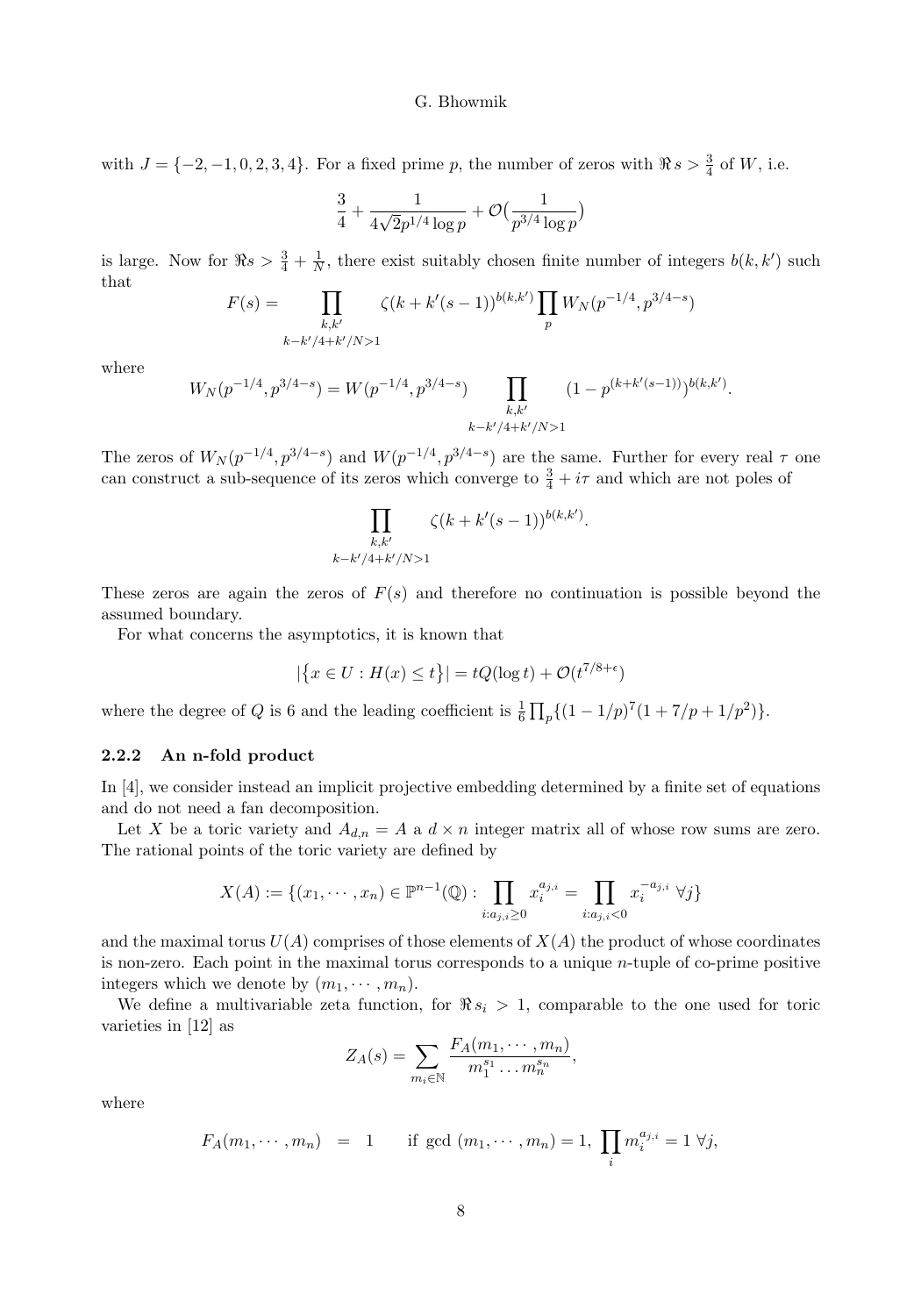$= 0$  otherwise.

The defining equations are multiplicative and we thus get an Euler product expansion of an analytic function in  $n$  complex variables

$$
Z_A(s) = \prod_p h_A(p^{s_1}, \dots, p^{s_n}).
$$

Now the function  $h_A(X)$  is expressed as a rational function

$$
\prod_{\nu \in K} (1-X^{\nu})^{-c(\nu)}W(X)
$$

for positive integers  $c(\nu)$ , a finite index set K and an integer *n*-variable polynomial W. We can prove, using Theorem 1.2, that  $Z_A(s)$  has a natural boundary. In fact, it is possible to explicitly describe the whole boundary of analytic continuation (see [4], Theorem 6). The description of the analytic continuation of this zeta function can now be used to deduce the asymptotic properties of the height density function on  $U(A)$  because of the equation

$$
|\{x \in U(A) : H(x) = \max_{i} |m_{i}(x)| \le t\}| = C(A) \sum_{m_{i} \le t} F_{A}(m_{1}, \cdots, m_{n})
$$

where  $C(A)$  is a computable constant.

As a special case, we get asymptotic results for the number of n-fold products of relatively prime positive integers that equal the nth power of an integer. Batyrev and Tschinkel [3] showed that this problem is equivalent to the asymptotic description of the height density function on the maximal torus of the hyper-surface  $x_1 \cdots x_n = x_{n+1}^n$ . Now that there is only one equation involved, i.e.  $d = 1$ , we use the matrix  $A_n = (1, \dots, 1, -n)$  and the rational points are

$$
U(A_n) := \{ (x_1, \dots, x_{n+1}) \in \mathbb{P}^n(\mathbb{Q}) : x_1 \dots x_n = x_{n+1}^n, \ x_1 \dots x_n \neq 0 \}.
$$

To express  $h_{A_n}(X)$  precisely as a rational function on the unit poly-disc  $P(1)$  we notice that if

$$
h_{A_n}(X) = \sum_{\alpha} X^{\alpha}
$$

for  $\alpha \in \mathbb{N}_0^{n+1}$ , to satisfy the definition of  $F_{A_n}$  we require that  $A_n(\alpha) = 0$ . Thus for a *n*-tuple *r*, we use the notation |r| for its weight, i.e. the sum of its n coordinates and for all r such that  $|r|/n$ is a non-negative integer, we let  $l(r) = (r_1, \ldots, r_n, |r|/n)$ . Further we ensure that the condition of coprimality of the  $p^{\alpha_i}$  is met and obtain

$$
h_{A_n}(X) = \left(\prod_{i=1}^n (1 - X_i^n X_{n+1})^{-1}\right) \sum_{|r|/n \in \mathbb{N}_0} X_1^{r_1} \dots X_n^{r_n} X_{n+1}^{|r|/n}.
$$

The sum in the expression above is not cyclotomic and this gives the natural boundary of

$$
Z_{A_n}(s) = R \times \prod_p \left( \sum_{r \in D_n} \frac{1}{p^{\langle l(r), s \rangle}} \right)
$$

for  $R$  a finite product of Riemann zeta functions, to be

$$
V(0) = \{ s \in \mathbb{C}^{n+1} \mid \Re(\langle l(r), s \rangle) > 0 \quad \forall \ r \in D_n \}.
$$

Using the above analytic properties and a multivariable Tauberian theorem [12] we prove that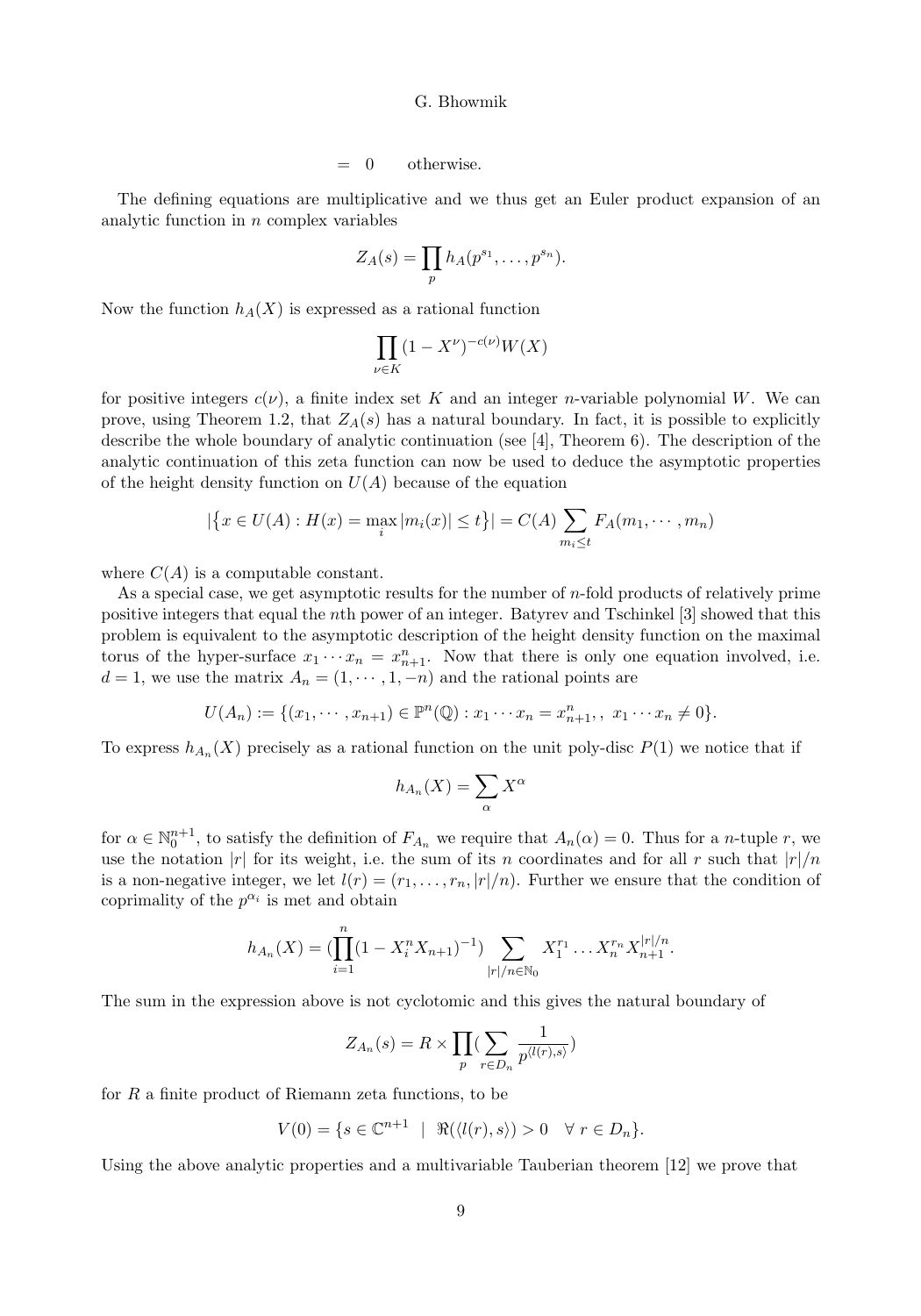**Theorem 2.1.** There exists  $\theta > 0$  such that

$$
|\{x \in U(A_n) : H(x) \le t\}| = tQ_n(\log t) + \mathcal{O}(t^{1-\theta})
$$

where  $Q_n(\log t)$  is a non-vanishing polynomial of degree  $d_n = \binom{2n-1}{n} - n - 1$ .

Actually we can describe the last polynomial rather precisely for all  $n \geq 3$  ([4], Theorem 7).

## 2.3 Unlucky cases

In the last two subsections we could give satisfactory descriptions of the analytic behaviour of the Euler products. This need not always be possible. In the following we can only show the existence of a conditional natural boundary [6].

**Proposition 2.2.** Suppose that there are infinitely many zeros of  $\zeta$  off the line  $\frac{1}{2} + it$ . Then the function

$$
f(s) = \prod_{p} \left( 1 + p^{-s} + p^{1-2s} \right)
$$

has meromorphic continuation to the half plane  $\Re s > \frac{1}{2}$ , and the line  $\Re s = \frac{1}{2}$  is the natural boundary of f.

This is an example of case (3) of our classification of the previous section. We notice that the real parts of the zeros of  $f(s)$  are exactly  $\frac{1}{2}$  and thus we can not construct a sub-sequence of zeros or poles which would converge on each point of the presumed natural boundary  $\Re s = \frac{1}{2}$ . The conditional result above is attained by expressing  $f(s)$  as a product of functions 'convenient' for  $\Re s > \frac{1}{2}$  and

$$
\prod_{m\geq 1}\frac{\zeta((4m+1)s-2m)}{\zeta((4m+3)s-2m-1)},
$$

which is of the type considered in Theorem 1.3.

We next consider the Euler product  $D(s) = \prod_p (1 - p^{2-s} + p^{-s})$  which can be written as

$$
D(s) = \prod_p (1 - p^{2-s}) \prod_p (1 + \frac{p^{-s}}{1 - p^{2-s}}) = \zeta(s-2) D^*(s).
$$

We expect a natural boundary at  $\Re s = 2$ , or at least an essential singularity at  $s = 2$ , and our only method to prove this is to approach this point from the right. But for  $\Re s = \sigma > 2$  we estimate the second product as

$$
\sum_{p} \sum_{n\geq 1} |p^{2n-(2n+1)s}| \leq \sum_{p} p^{-2} \sum_{n\geq 1} p^{-n(\sigma-2)} \leq \sum_{p} p^{-2} \frac{1}{1-2^{\sigma-2}}.
$$

So the product for  $D^*$  converges absolutely in the half-plane  $\Re s > 2$ , in particular,  $D^*$  does not have any zeros or poles in this half-plane. This example falls under case (5) of the classification mentioned. It is worse than Proposition 2.2 where we could not unconditionally prove the existence of zeros or poles clustering on the assumed boundary whereas here such zeros or poles do not even exist.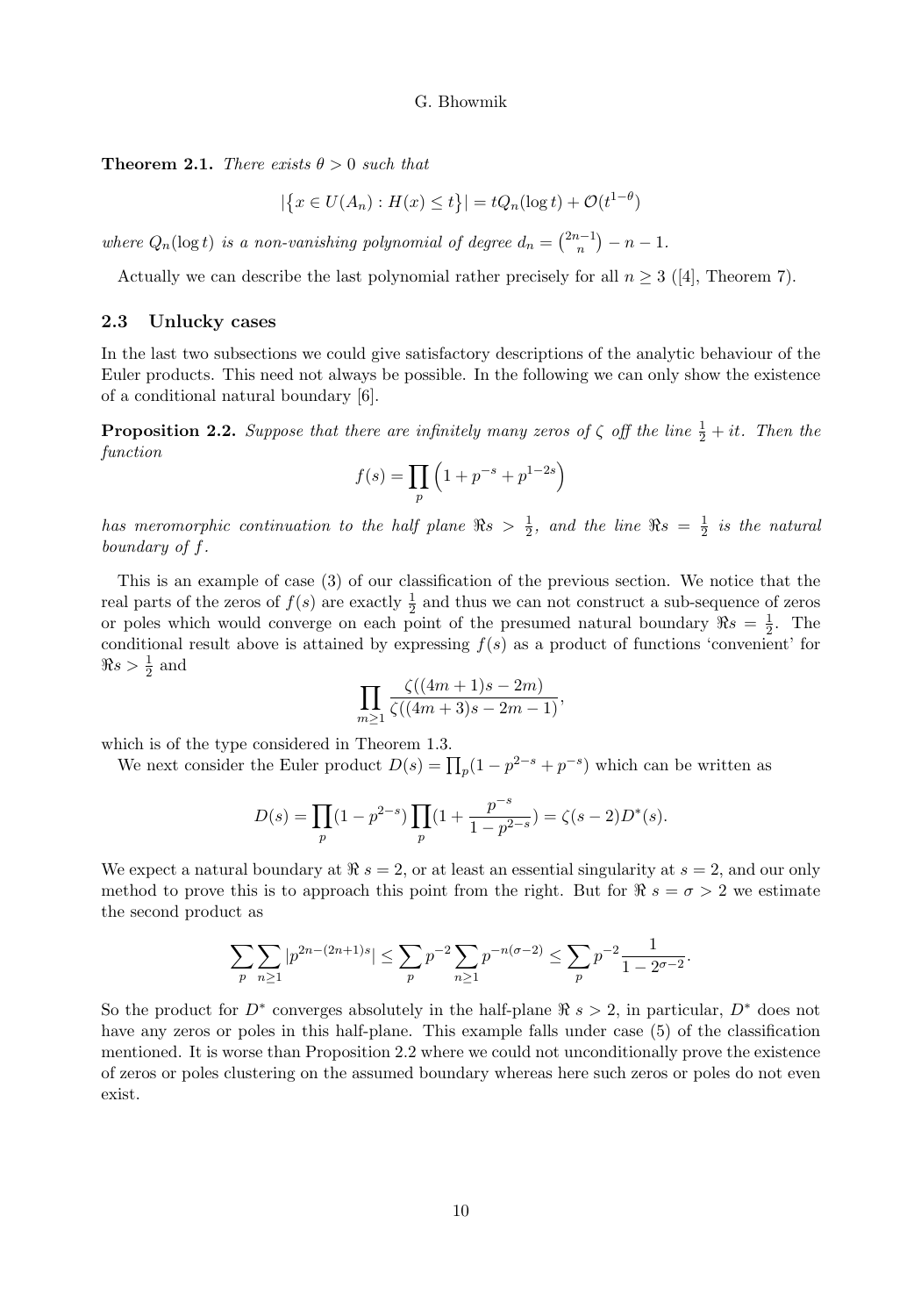# 3 No Euler products

There are numerous contexts in which we come across zeta functions that do not have an Euler product. We cite just two examples. The first, mentioned because it comes from a context quite different from the other examples we treated, is that of Dirichlet series generated by finite automata.

Roughly speaking, a sequence  $(u_n)$  with values in a finite set is d-automatic if we can compute the *n*-th term of the sequence by feeding the base d representation of  $n$  to a finite state machine. One of the best known among 2-automatic cases is the Thue-Morse sequence,

## 01 10 1001 10010110  $\cdots$

generated by the substitution maps  $0 \to 01$ ,  $1 \to 10$ . The Dirichlet series  $\sum_{n=0}^{\infty} \frac{u_n}{n^s}$  corresponding to a d-automatic sequence can be meromorphically continued to the whole complex plane. Among consequences it is proved [1] that automatic sequences have logarithmic densities. It would be interesting to know how Dirichlet series associated to non automatic sequences (like the infinite Fibonacci word generated by the substitutions  $0 \to 01$ ,  $1 \to 0$ ) behave.

The second example is in several variables. The Euler-Zagier sum defined as

$$
\zeta_r(s_1,\dots,s_r) = \sum_{m_1=1}^{\infty} \dots \sum_{m_r=1}^{\infty} m_1^{-s_1} (m_1+m_2)^{-s_2} \dots (m_1+\dots+m_r)^{-s_r}
$$

has been studied with much enthusiasm. This function can be analytically continued to the whole  $\mathbb{C}^r$  space. Matsumoto introduced the generalised multiple zeta function

$$
\zeta_r((s_1,\dots,s_r);(\alpha_1,\dots,\alpha_r),(w_1,\dots,w_r)) = \sum_{j=1}^r \sum_{m_j=0}^{\infty} \prod_{i=1}^r (\alpha_i+m_1w_1\dots+m_iw_i)^{-s_i}
$$

where  $w_i, m_i$  are complex parameters with branches of logarithms suitably defined. This too can be continued as a meromorphic function to the whole  $\mathbb{C}^r$  plane. We do not wish to elaborate on this subject but the interested reader can find details elsewhere (see, for example, the expository paper [27] for references).

## 3.1 Goldbach zeta function

Here we consider the number  $G_r(n)$ ,  $r \geq 2$ , of representations of n as the sum of r primes. Egami and Matsumoto[18] introduced the generating function

$$
\Phi_r(s) = \sum_{k_1=1}^{\infty} \cdots \sum_{k_r=1}^{\infty} \frac{\Lambda(k_1) \dots \Lambda(k_r)}{(k_1 + k_2 + \cdots + k_r)^s} = \sum_{n=1}^{\infty} \frac{G_r(n)}{n^s}
$$

using the von Mangoldt function  $\Lambda$ . This series is absolutely convergent for  $\Re s > r$ , and has a simple pole at  $s = r$ . It is clear that to study the analytic properties in this context it is necessary to have information on the zero-free region of  $\zeta$ , the Riemann zeta function, and the presence of even one zero of  $\zeta$  may prevent us from having useful information. All results that we will talk about will therefore be under the assumption of the Riemann Hypothesis (RH).

We can show that from the analytic point of view, under RH,  $\Phi_r$  is determined by the case  $r = 2$ [7].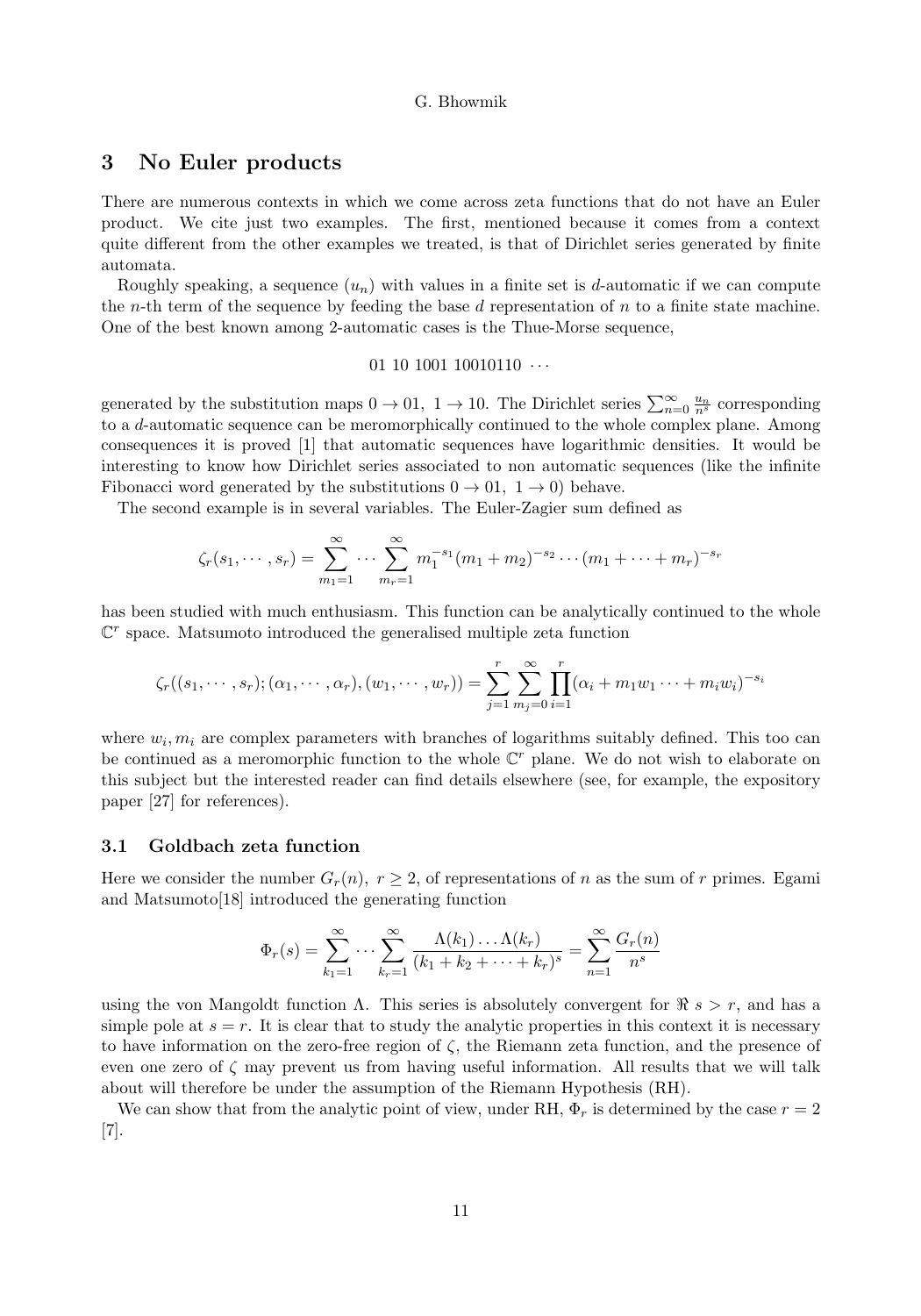**Theorem 3.1.** Suppose that the Riemann Hypothesis is true. Then for any  $r \geq 3$  there exist polynomials  $f_r(s), g_r(s), h_r(s)$ , such that

$$
\Phi_r(s) = f_r(s)\zeta(s-r+1) + g_r(s)\frac{\zeta'}{\zeta}(s-r+1) + h_r(s)\Phi_2(s-r+2) + R(s),
$$

where  $R(s)$  is holomorphic in the half-plane  $\Re s > r - 1$  and uniformly bounded in each half-strip of the form  $\Re s > r + 1$ ,  $T < \Im s < T + 1$ , with  $T > 0$ .

This is done by computing the function using the circle method which give the three main terms. A bound (under RH) for

$$
\sum_{n \le x} \Lambda(n) e^{2\pi i \alpha n} - \sum_{n \le x} e^{2\pi i \alpha n}
$$

gives an error term of order  $\mathcal{O}(x^{r-1-\delta})$  for some  $\delta$  positive for all but the above three terms.

It is thus important to consider the situation of  $r = 2$ . We recall that this case occurs in the consideration of the Goldbach conjecture that every even integer larger than 2 is the sum of two primes. To study this problem often it is natural to consider the corresponding problem for Λ and try to show that  $G_2(n) > C\sqrt{n}$ .

Now, assuming the RH, the authors in [18] described the analytic continuation of  $\Phi_2$  and for obtaining a natural boundary they used unproved assumptions on the distribution of the imaginary parts of zeros of  $\zeta$ . In this context we denote the set of imaginary parts of non-trivial zeros of  $\zeta$  by Γ. The belief that the positive elements in Γ are rationally independent is folkloric and Fujii[21] used the following special case :

**Conjecture 3.2.** Suppose that  $\gamma_1 + \gamma_2 = \gamma_3 + \gamma_4 \neq 0$  with  $\gamma_i \in \Gamma$ . Then  $\{\gamma_1, \gamma_2\} = \{\gamma_3, \gamma_4\}.$ 

In [18] an effective version of the above conjecture is formulated, i.e.

**Conjecture 3.3.** There is some  $\alpha < \frac{\pi}{2}$ , such that for  $\gamma_1, \ldots, \gamma_4 \in \Gamma$  we have either  $\{\gamma_1, \gamma_2\}$  $\{\gamma_3, \gamma_4\}$ , or

$$
|(\gamma_1 + \gamma_2) - (\gamma_3 + \gamma_4)| \ge \exp\big(-\alpha(|\gamma_1| + |\gamma_2| + |\gamma_3| + |\gamma_4|)\big),
$$

and it is proven that:

**Theorem 3.4.** Suppose the Riemann hypothesis holds true. Then  $\Phi_2(s)$  can be meromorphically continued into the half-plane  $\Re s > 1$  with an infinitude of poles on the line  $\frac{3}{2} + it$ . If in addition Conjecture 3.3 holds true, then the line  $\Re s = 1$  is the natural boundary of  $\Phi_2$ . More precisely, the set of points  $1 + i\kappa$  with  $\lim_{\sigma \searrow 1} |\Phi(\sigma + \kappa)| = \infty$  is dense on  $\mathbb{R}$ .

In [ibid.] the authors conjectured that under the same assumptions the domain of meromorphic continuation of  $\Phi_r$  should be the half-plane  $\Re s > r - 1$ . Notice that a direct consequence of Theorem 3.1 confirms the following :

**Theorem 3.5.** If the RH holds true, then  $\Phi_r(s)$  has a natural boundary at  $\Re s = r-1$  for all  $r \geq 2$ if and only if  $\Phi_2(s)$  has a natural boundary at  $\Re s = 1$ .

In [7] it is also shown that if the RH and Conjecture 3.2 hold true, then  $\Phi_2(s)$  does have a natural boundary at  $\Re s = 1$  and a singularity can be described precisely as

**Theorem 3.6.** If the RH holds true, then  $\Phi_2$  has a singularity at  $2\rho_1$ , where  $\rho_1 = \frac{1}{2} + 14.1347...i$ is the first root of  $\zeta$ . Moreover,

$$
\lim_{\sigma \searrow 0} (\sigma - 1) |\phi_2(2\rho_1 + \sigma)| > 0.
$$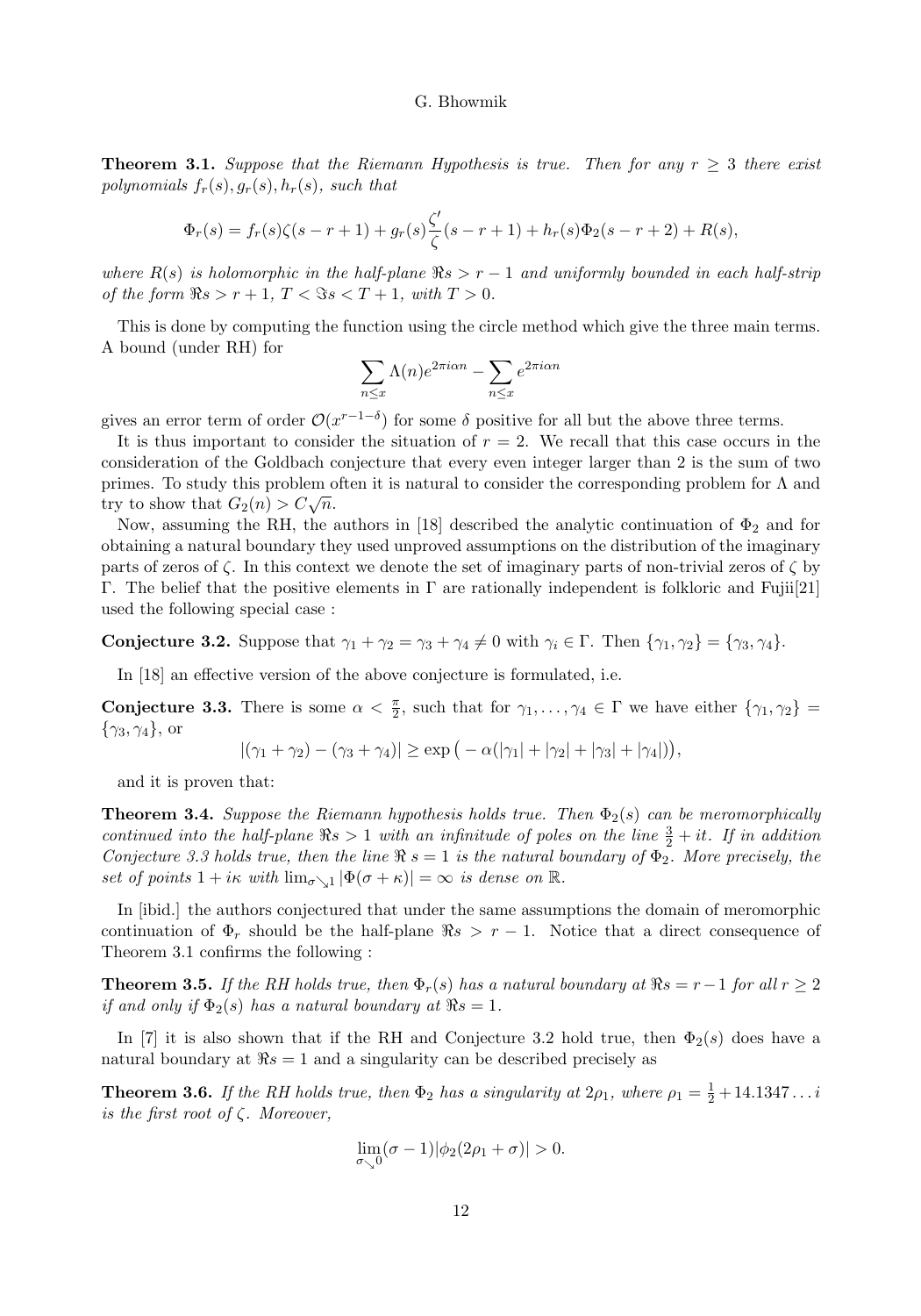This last result helps us obtain an  $\Omega$ - result for  $G_r(n)$ . We consider the oscillating term

$$
H_r(x) = -r \sum_{\rho} \frac{x^{r-1+\rho}}{\rho(1+\rho)\dots(r-1+\rho)}
$$

where the summation runs over all non-trivial zeros of  $\zeta$ . The generating Dirichlet series for

$$
\sum_{n \le x} G_r(n) - \frac{1}{r!}x^r - H_r(x)
$$

has a singularity at  $2\rho_1 + r - 1$ , which gives the following :

Corollary 3.7. Suppose that RH holds true. Then we have

$$
\sum_{n \le x} G_r(n) = \frac{1}{r!} x^r + H_r(x) + \Omega(x^{r-1}).
$$

In fact the quality of the error term does not improve with increasing  $r$ . We mention a few historical facts about the error term. Fujii[21] obtained under the RH

$$
\sum_{n \le x} G_2(n) = x^2/2 + \mathcal{O}(x^{3/2})
$$

which he later improved [22], by explicitly writing the oscillating term, to

$$
\sum_{n \le x} G_2(n) = x^2/2 + H_2(x) + \mathcal{O}((x \log x)^{4/3}).
$$

Further, in [9] we used the distribution of primes in short intervals to estimate exponential sums close to the point 0 and proved that

Theorem 3.8. Suppose that the RH is true. Then we have

$$
\sum_{n \le x} G_2(n) = \frac{1}{2}x^2 + H_2(x) + \mathcal{O}(x \log^5 x),
$$

and

$$
\sum_{n \le x} G_2(n) = \frac{1}{2}x^2 + H_2(x) + \Omega(x \log \log x).
$$

which confirms the conjectural value of the error term [18, Conj. 2.2].

Recently Granville<sup>[23]</sup> used the error term  $\mathcal{O}((x \log x)^{4/3})$  to obtain a new characterisation of the RH, i.e. for the 'twin prime constant'  $C_2$ , the Riemann Hypothesis is equivalent to the estimate

$$
\sum_{n \le x} (G_2(n) - nC_2 \prod_{p \mid n} \frac{p-1}{p-2}) \ll x^{3/2 + o(1)}.
$$

Using the GRH one could similarly find bounds for the exponential sums in question which would give

**Theorem 3.9.** The Generalised Riemann Hypothesis for Dirichlet L-functions  $L(s, \chi)$ ,  $\chi \mod q$ , is equivalent to the estimate

$$
\sum_{n \le x, q \mid n} G_2(n) = \frac{1}{\phi(q)} \sum_{n \le x} G_2(n) + \mathcal{O}(x^{1+o(1)}),
$$

as announced in [ibid.Theorem 1C].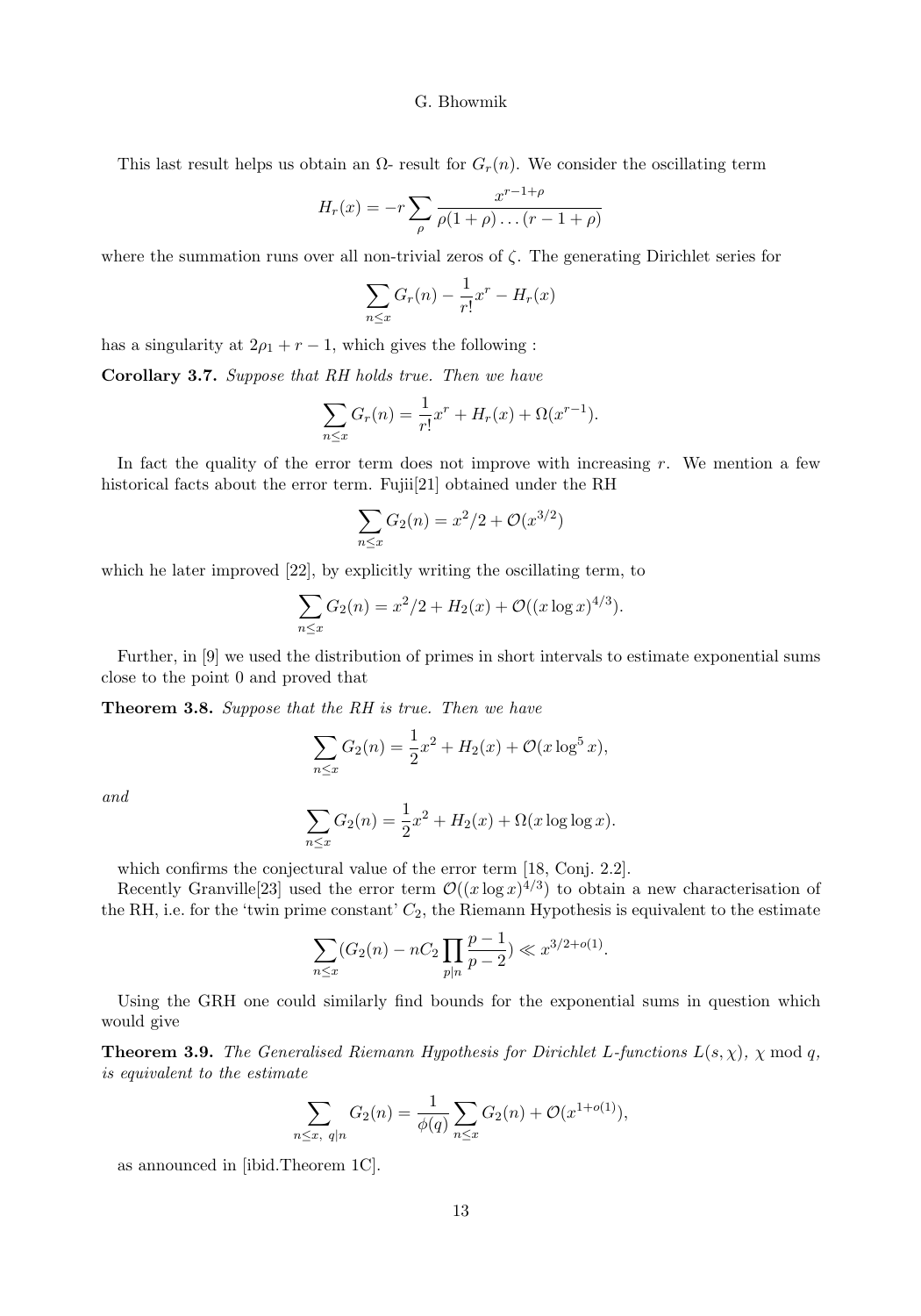# 4 Consequences

One of the amusing consequences of the existence of a natural boundary is to suggest that there is a 'natural' limit to what can be achieved for asymptotic results associated to Dirichlet series by using complex analysis. A natural boundary could show the non-existence of certain asymptotic results involving error terms and thus imply the existence of an inverse result, i.e. an Ω-term. Usually when proving an  $\Omega$ -result we first derive an explicit formula with oscillating terms and then show that these terms cannot cancel each other out for all choices of the parameters. In [6] we show that even if we allow for infinite oscillatory sums to be part of the main terms, we still get lower bounds for the error terms. Thus a natural boundary at  $\Re s = \sigma$  precludes the existence of an explicit formula with main terms over the zeros of the Riemann zeta function and an error term  $\mathcal{O}(x^{\sigma})$ . We state this more precisely as :

**Proposition 4.1.** Let  $a_n$  be a sequence of complex numbers such that the generating Dirichletseries has a natural boundary at  $\Re s = \sigma_h$ . Then there does not exist an explicit formula of the form

$$
A(x) := \sum_{n \le x} a_n = \sum_{\rho \in \mathcal{R}} c_\rho x^\rho + \mathcal{O}(x^\theta)
$$

for any sequence c with  $|c_{\rho}| \ll (1+|\rho|)^{c}$  and  $|\mathcal{R}\cap\{s:\Re s>\theta, |\Im s| < T\}|\ll T^{c}$  and for any  $\theta < \sigma_{h}$ . In particular, for any sequence  $\alpha_i, \beta_i, 1 \leq i \leq k$  and any  $\epsilon > 0$  we have

$$
A(x) = \sum \alpha_i x^{\beta_i} + \Omega(x^{\sigma_h - \epsilon}).
$$

In practice, the integral taken over the shifted path need not always converge and we may not be able to obtain an explicit formula. This can happen even when the series is meromorphic in the entire plane, for example, the age-old divisor problem where we have an  $\Omega$ -estimate of size  $x^{1/4}$ though the corresponding Dirichlet-series  $\zeta^2(s)$  is meromorphic on  $\mathbb{C}$ .

However, in certain cases we can actually obtain explicit formulae if we find bounds on the growth of the Dirichlet-series. We consider a case of an Euler product  $\prod_p W(p, p^{-s})$  which we have already encountered as the p-adic zeta function of  $GSp_6$ . This can be interpreted as a counting function [5] by establishing a bijection between right cosets of  $2t \times 2t$  symplectic matrices and sub modules of finite index of  $\mathbb{Z}^{2t}$  which are equal to their duals and called polarised.

**Theorem 4.2.** Denote by  $a_n$  the number of polarised sub modules of  $\mathbb{Z}^6$  of order n. Then we have for every  $\epsilon > 0$ 

$$
A(x) := \sum_{n\geq 1} a_n e^{-n/x} = c_1 x^{7/3} + c_2 x^2 + c_3 x^{5/3} + \sum_{\rho} \alpha_{\rho} x^{\frac{\rho+8}{6}} + \mathcal{O}(x^{4/3+\epsilon}),\tag{4.1}
$$

where  $\rho$  runs over all zeros of  $\zeta$ , and the coefficients c<sub>1</sub>, c<sub>2</sub>, c<sub>3</sub>, and  $\alpha_{\rho}$  are numerically computable constants. Moreover, the error term cannot be improved to  $\mathcal{O}(x^{4/3-\epsilon})$  for any fixed  $\epsilon > 0$ .

The interpretation above allows us to use the zeta function  $Z(GSp_6, s)$  as the generating function for  $a_n$ . Applying the Mellin transform we obtain

$$
A(x) = \frac{1}{2\pi i} \int_{3-i\infty}^{3+i\infty} Z(s)\Gamma(s)x^s ds.
$$

For  $\sigma$  and  $\epsilon > 0$  fixed, we have  $\Gamma(\sigma + it) \ll e^{-(\frac{\pi}{2}-\epsilon)t}$ . We now choose a path (following Turán [31, Appendix G) to shift the integration. The integral on this new path is bounded above by  $x^{4/3+\epsilon}$ .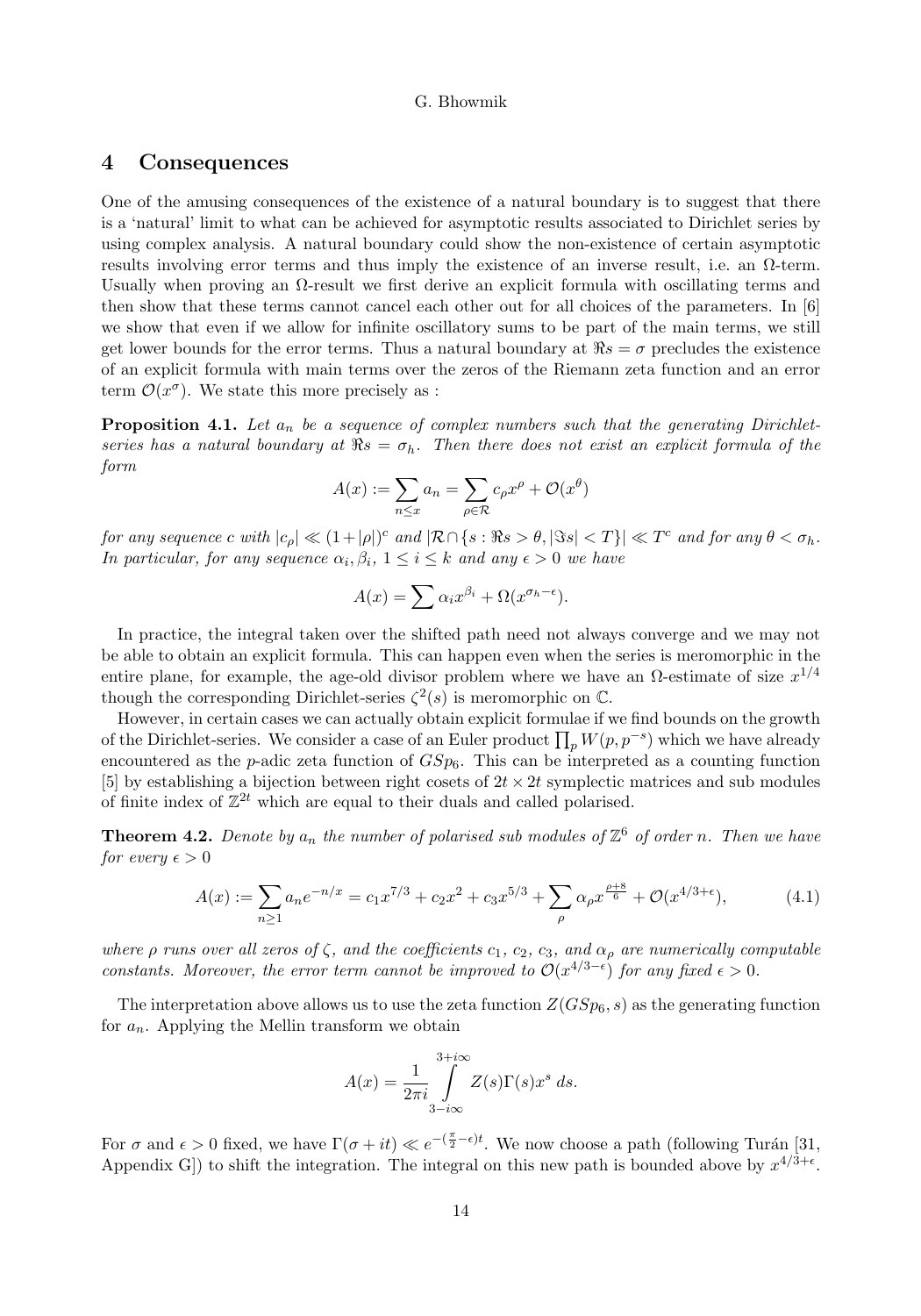Hence, we obtain the formula

$$
A(x) = \sum_{\Re \rho > 4/3 + \epsilon} \Gamma(\rho) x^{\rho} \text{res}_{s=\rho} Z(s) + \mathcal{O}(x^{4/3 + \epsilon}),
$$

where  $\rho$  runs over the poles of  $Z(s)$ , and all complex numbers  $4/3 + \rho/6$ . We already saw that  $\Re s = \frac{4}{3}$  is the natural boundary for  $Z(s)$  and as in Proposition 4.1, we now get an  $\Omega$ -result.

The moral of the story is not necessarily to get the best possible  $\Omega$ -result but to show that a non-trivial result is obtainable by this method.

## References

- [1] J-P. Allouche, M. Mendès France, J. Peyrière, Automatic Dirichlet series, *J.Number Theory* 81 (2000), 359–373.
- $[2]$  R. Backlund, Über die Nullstellen der Riemannschen Zetafunktion, Acta Math. 41 (1918), 345–375.
- [3] V.V. Batyrev, Y. Tschinkel, Manin's conjecture for toric varieties, J.Algebraic Geometry 7 (1998), 15–53.
- [4] G. Bhowmik, D. Essouabri, B. Lichtin, Meromorphic Continuation of Multivariable Euler Products, Forum. Math. 110(2), (2007), 1111–1139.
- [5] G. Bhowmik, F. Grunewald, Counting Functions of Classical Groups, preprint.
- [6] G. Bhowmik, J-C Schlage-Puchta, Natural Boundaries of Dirichlet Series, Func.Approx. Comment. Math. **XXXVII.1**, (2007), 17-29.
- [7] G. Bhowmik, J-C Schlage-Puchta, Meromorphic continuation of the Goldbach generating function , submitted.
- [8] G. Bhowmik, J-C Schlage-Puchta, Essential singularities of Euler products, preprint.
- [9] G. Bhowmik, J-C Schlage-Puchta, Mean representation number of integers as the sum of primes , submitted.
- [10] L. Brekke, G.O. Freund , M.Olson, E. Witten, Non-archimedean string dynamics, Nuclear Physics 302 (1988), 365–402.
- [11] R. de la Bretèche, Fonctions zêta des hauteurs, *J. Théor. Nombres Bordeaux*, To appear.
- [12] R. de la Bretèche, Compter des points d'une variété torique, *J. Number Theory* 87 (2001), 315–331.
- [13] R. de la Bretèche, Sir P. Swinnerton-Dyer, Fonction zêta des hauteurs associée a une certaine surface cubique. Bull. Soc. Math. France135 (2007), no. 1, 65–92.
- [14] G. Dahlquist, On the analytic continuation of Eulerian products, Ark. Mat. 1 (1952), 533–554.
- [15] M. du Sautoy, Zeta functions of groups and natural boundaries, preprint at http://www.maths.ox.ac.uk/ dusautoy/